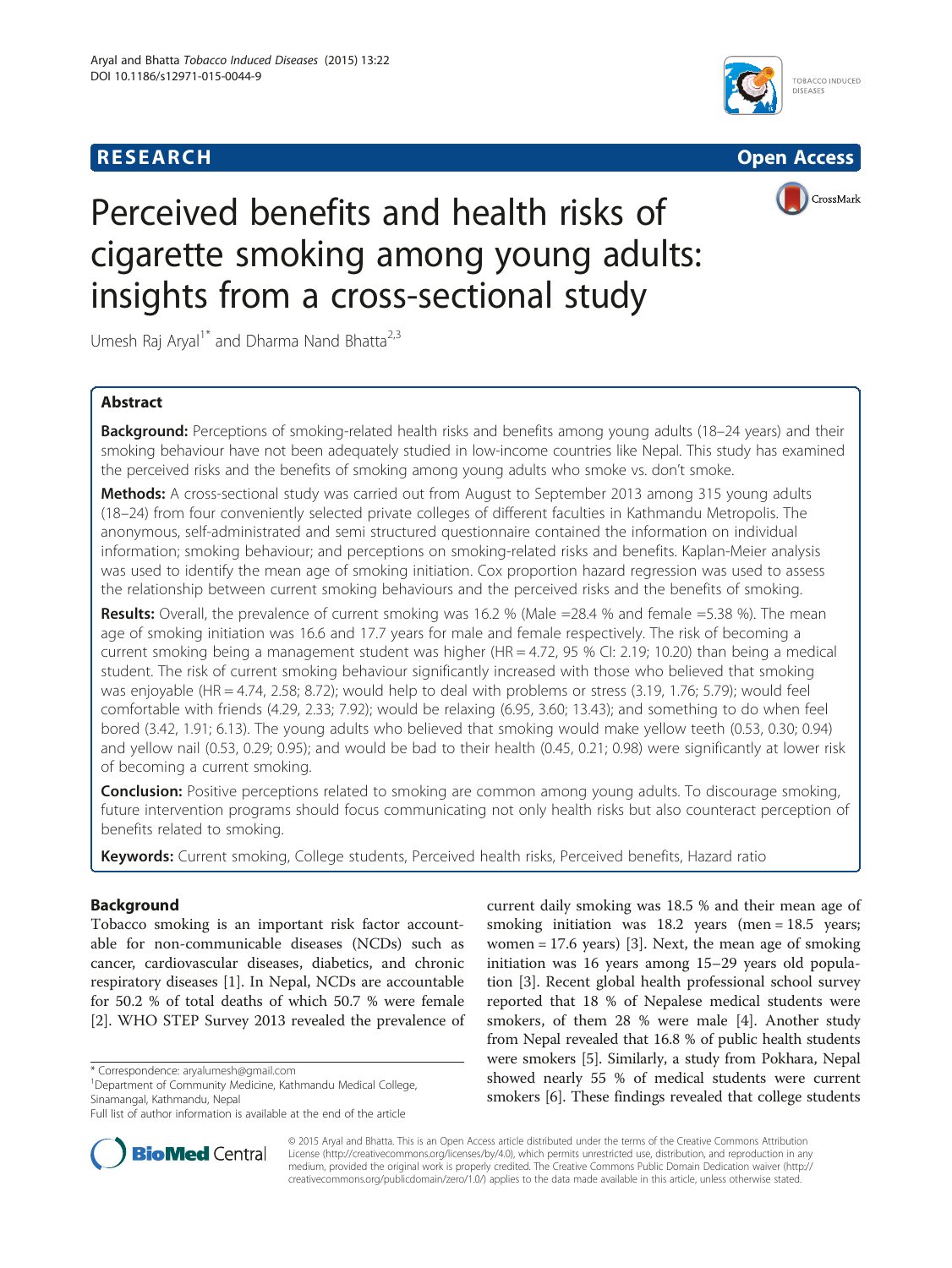or young adults (18–24 years) were vulnerable to cigarette smoking, for young adults, in this phase of life, were exposed to several psycho-social risk factors including the perceived risks and benefits of cigarette smoking which play a key role for smoking initiation and becoming established smokers [[7](#page-7-0)].

A prime aim of the Tobacco Control Act is to raise awareness on the health risks of tobacco use in the communities [\[8](#page-7-0)]. The awareness programmes on the health risks of smoking among young adults would help to reduce the risk of dying from a smoking-related illness and at the same time discourage smokers to quit smoking [\[9](#page-7-0)]. Understanding young adults' perceptions on the health risks and the benefits of cigarette smoking is very essential. Here, perceived risk and benefits would mean subjective judgments that include the probability of occurrence of certain risks/negative outcomes and how an individual would concern with the consequences [\[10](#page-7-0)]. The meaning of risks varies from individual to individual and is influenced by social and culture structure of a community [[10\]](#page-7-0). Hence, conducting a research on risk perception of smoking is crucial for it would even help to develop effective anti-smoking messages [\[11\]](#page-7-0).

The perceived risks and benefits of cigarette smoking is one of the factors associated with smoking initiation among adolescents and young adults [\[12](#page-7-0)–[14\]](#page-7-0). A community based survey from Nepal, for an example, showed that the adolescents who perceived benefits of smoking and did not think of health risks were at the risk of smoking initiation [[12](#page-7-0)]. Next, the young adults who did not think smoking harmful to their health were more likely to be smokers than those who perceived health risks of smoking [[5, 14](#page-7-0)]. The study also revealed that the young adult smokers did not believe in addictive nature of smoking [\[5](#page-7-0)]. Thus, understanding the relationship between risk perception and benefits of smoking is crucial for developing effective tobacco control programmes. It is also considered to be the first step towards behavioural change from risk-taking to safer behaviour. Perceptions of smoking-related health risks and benefits regarding young adults' smoking behaviour have not been adequately studied in low-income countries like Nepal. Therefore, the current study has aimed to examine perceived health risks and benefits of cigarette smoking between young adults who smoke vs. don't smoke.

# Methods

# Study design and setting

A cross-sectional study was conducted from August to September 2013 in Kathmandu Metropolitan, Nepal. There were two private medical colleges affiliated to Kathmandu University; three public health and seven management colleges affiliated to Pokhara University in

Kathmandu Metropolis. These two medical colleges enrol 300 students while three public health colleges and seven management colleges enrol 120 and 560 students respectively each year. A list of private colleges was prepared with the permission and support from the concerned authorities of the universities. One medical college, two public health colleges and one management college were selected conveniently according to the study permission granted by the principals of those colleges. Therefore, we performed convenient sampling strategy to recruit the participants.

#### Study population

The inclusion criteria for the study sample were: regular college students; both male and female; age between 18 and 24 years; enrolled in bachelor in medicine and surgery (MBBS), bachelor of public health (BPH) and bachelor of business administration (BBA) during the academic year 2013 in the colleges mentioned above; and their willingness to participate in the study. The study population represented from different parts of the country and belonged to different castes and ethnic groups. These students were enrolled in the study because they just entered into the college life after completion of their 12 years' school education. They were also within vulnerable age-group: in-between adolescents and adults. However, with the right guidance, they could play key roles in tobacco control efforts [[15\]](#page-7-0).

#### Sample size

The sample size was estimated based on the prevalence of smokers ( $p = 16$  %) among young adults in Kathmandu with a required allowable error of 4 % and a 95 % confidence interval [\[5](#page-7-0)]. The approach yielded a sample size of 323 young adults. Overall response rate was 97.5 % i.e. 315 young adults.

#### Measures

The semi-structured questionnaire contained three major sections: a) background variables or individual information; b) smoking behaviour; c) perceptions on smokingrelated risks and benefits. The questionnaire was adopted from the Global Youth Tobacco Survey 2011 and from the perceived benefits and risks items from Dalton et al. [[16](#page-7-0), [17](#page-7-0)]. Previously, Dalton et al. measured positive and negative outcome expectations instead of perceived benefits and risks items [[16](#page-7-0)]. Moreover, positive outcome expectation described individual sensory satisfaction from smoking and negative outcome expectation described health consequences of smoking [\[16\]](#page-7-0). The original questionnaire was modified to fit into the Nepalese context and pretested among public health and management students at private colleges affiliated to Purbanchal University, Nepal. However, the questionnaire was not translated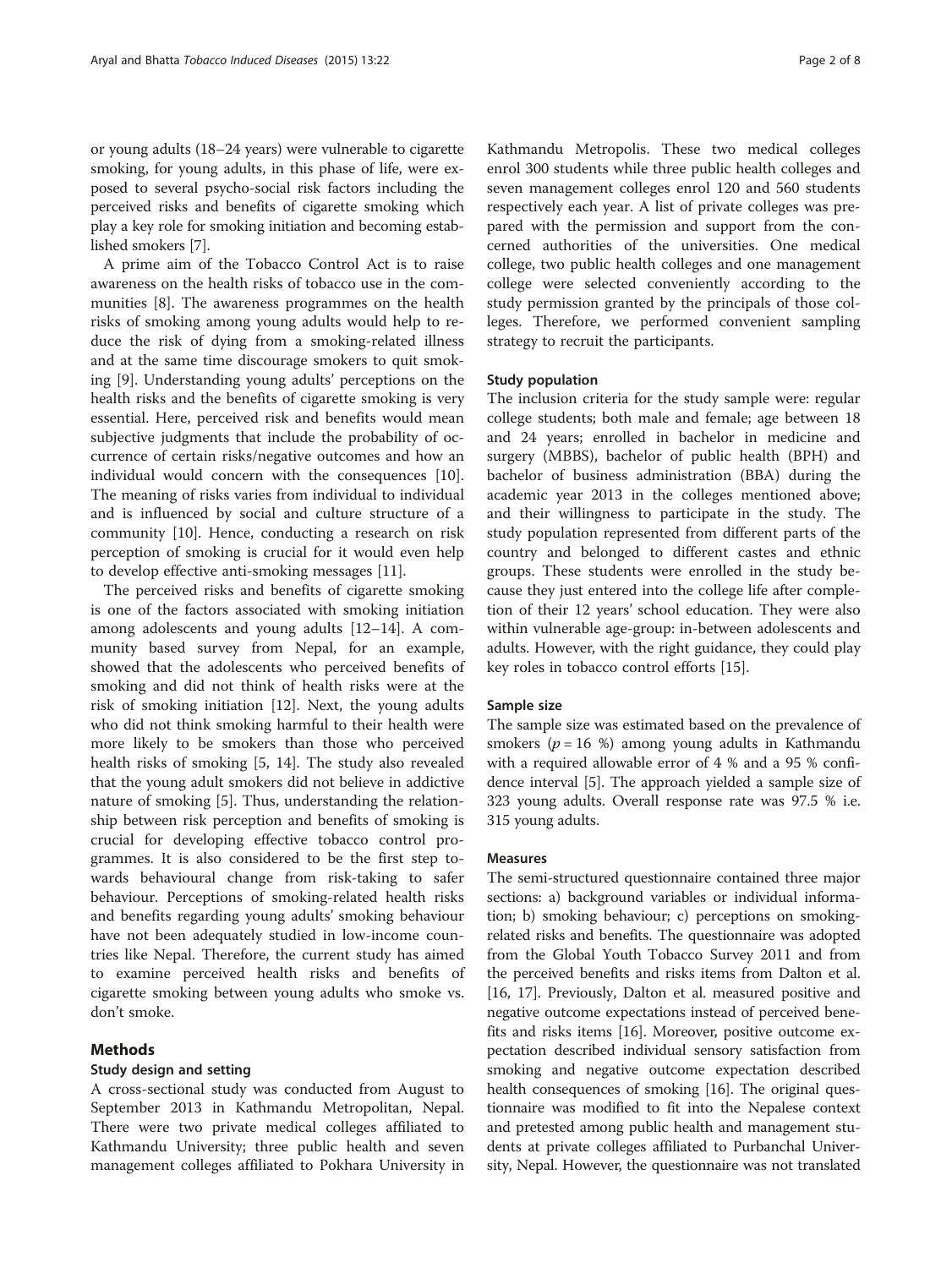into Nepalese version as the medium of teaching was English in all those selected colleges.

# Study variables and their definition

- a) Individual information
	- Collection of information related to age, sex, and faculties.
- b) Smoking behaviour Ever smoker:

The respondents who had not smoked cigarette in last 30 days prior to survey but had tried in the past (even a puff) was defined as ever smoker.

Current smoking:

The respondents who had smoked cigarette in last 30 days (even a puff) prior to the survey was defined as current smoking.

Intention to smoke:

The respondents who had planned to smoke cigarette in next 6 months is defined as intention to smoke [\[18\]](#page-7-0).

- c) Perceived benefits of smoking items Perceived benefits of smoking were measured by asking questions in a hypothetical scenario: Imagine you are planning to initiate cigarette smoking, do you believe in following benefits of smoking? i. I believe smoking is enjoyable; ii. I believe smoking helps me to deal with problems or stress; iii. I believe smoking helps to stay thin; iv. I believe smoking helps me to feel more comfortable at gathering with friends; v. I believe smoking is relaxing; vi. I believe smoking would make me look more mature; and vii. I believe smoking gives me something to do when I am bored [\[16](#page-7-0)]. The respondents answered either 'agree' or 'disagree'. The Cronbach's alpha, which measures internal consistency was 0.78 and intra-class correlation coefficient (ICC) was 0.3.
- d) Perceived health risks of smoking items Perceived health risks of smoking were measured by asking questions in a hypothetical scenario: Imagine you are planning to initiate cigarette smoking, do you believe in following health risks of smoking? i. I believe smoking would make my teeth yellow; ii. I believe smoking would make my nails yellow; iii. If I started smoking regularly, I think it would be very hard for me to stop; v. I believe smoking would give me bad breath; and vi. I think smoking would be bad for my health [\[16\]](#page-7-0). The respondents answered either 'agree' or 'disagree'. The Cronbach's alpha and ICC was 0.61 and 0.18 respectively.

#### Data collection

The anonymous, self-administrated English version questionnaire was used for data collection. Permission from

the principals of respective colleges was taken prior to conduct the study. Research team explained the objectives of the study to the students before data collection. Data were collected by four trained medical and public health graduates. They distributed set of questionnaires to the students who met the inclusion criteria among those who were present in the classroom. It took around 10–15 min to complete a questionnaire.

#### Data analysis

Data analysis was done using SPSS 17.0 version software. Percentage and mean (standard deviation) were computed to describe characteristics of respondents. Hazard Ratio (HR) was computed to estimate risk of current smoking behaviour with independent variables (sex, faculty and perceived risk and benefits of smoking) using Cox Proportion Hazard Regression Models with constant time at risk [[19\]](#page-7-0). Individual variables (Sex and faculty) were analyzed in bi-variate analysis. Then, age, sex and faculty associated with current smoking behaviour were considered as confounders and treated as controlling variables for Cox Proportional Hazard Regression Models. The Kaplan-Meier analysis was used to estimate the mean age of smoking initiation in male and female respondents. The confidence limit with 95 % CI was set to assess the proportion and hazard risks. P value < 0.05 was considered as statistically significant.

# Ethical considerations

The ethical clearance was obtained from Kathmandu Medical College Ethical Committee. Permission was sought from the principals of each selected college and written informed consent was taken from the students. The objectives of the study and confidentiality of the information were explained and assured to both the principals and the students prior to data collection. The students' participation was voluntary and requested to provide correct information.

# Results

### Respondent characteristics

Figure [1](#page-3-0) explains the characteristics of 315 respondents. Of the total respondents, 41 % were studying medicine  $(male = 48.1 \%)$ ; 38.7 % studying management  $(male =$ 37.5 %); and 20 % studying public health (male =50.8 %). The sex ratio was 1.12 female per male (53 % vs. 47 %). Mean age of respondents was  $19.12$  (SD = 1.08) years.

#### Smoking prevalence among respondents

Figure [2](#page-3-0) describes the sex and faculty wise distribution of smoking prevalence. The prevalence of ever smoker was 26.4 % (95 % CI: 21.5; 31.5), of which the male and female ever smoker prevalence was 39.9 % (95 % CI: 31.9; 47.8) and 14.3 % (95 % CI: 9.01; 19.7) respectively. Likewise, the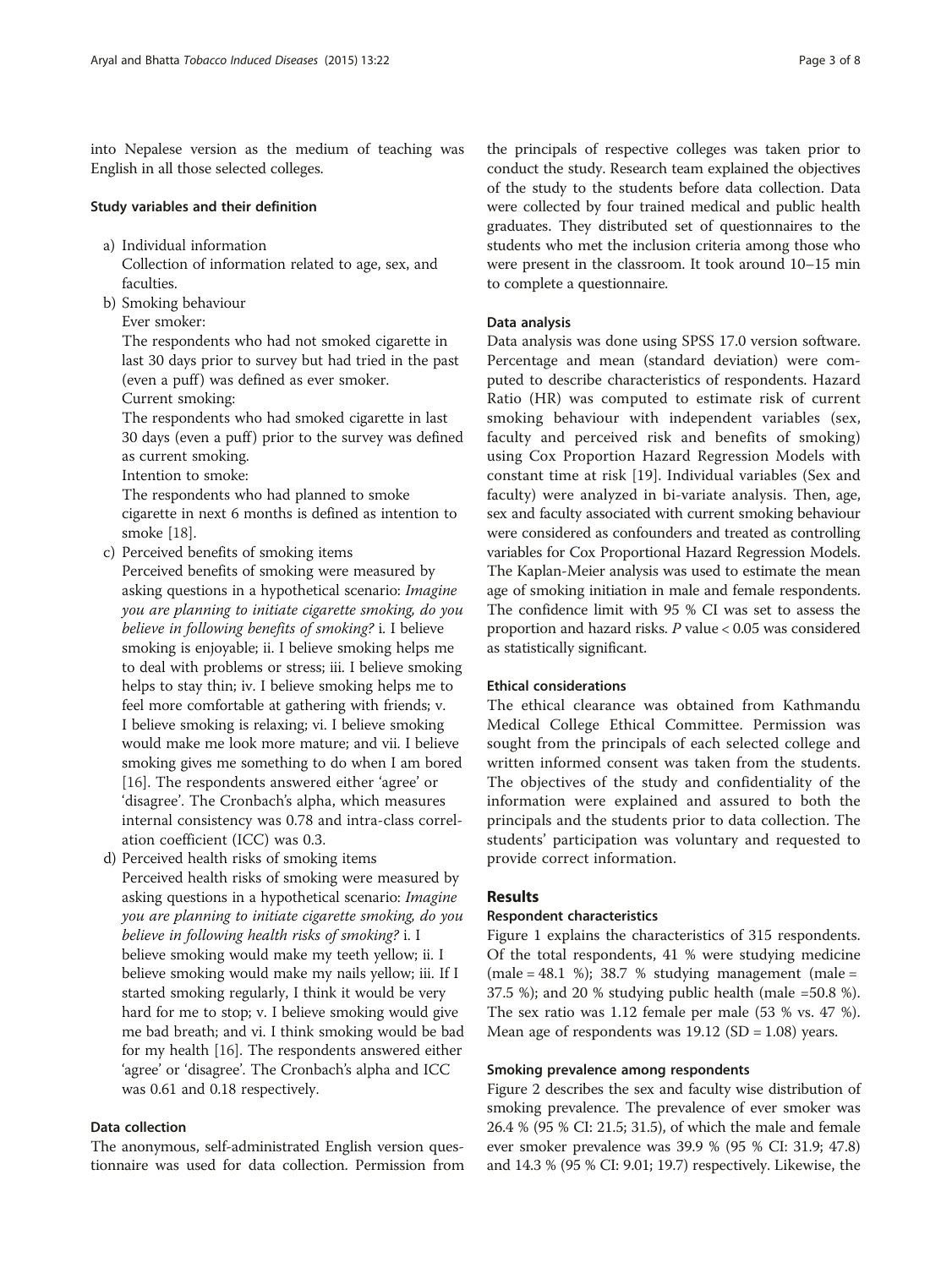<span id="page-3-0"></span>

prevalence of current smoking was 16.2 % (95 % CI: 12.3–31.5) with the prevalence of current smoking for male and female was 28.4 % (95 % CI: 21.1; 35.6) and 5.38 % (95 % CI: 1.9; 3.6) respectively. The prevalence of intention to smoke was 11.7 % (95 % CI: 8.2; 15.3), where the prevalence of intention to smoke among male was 20.2 % (95 % CI: 13.7; 26.8) and among female it was 4.19 % (1.2; 7.3).

The risk of current smoking was higher among the male than the female (HR = 5.30; 95 % CI: 2.58; 10.89). Equally, the risk of intention to smoke was also higher among the male (HR = 4.89; 95 % CI: 2.12; 11.10). Next, faculty wise it was found that the risk of becoming current smoking was significantly higher being a management student (HR = 4.72; 95 % CI: 2.19; 10.20) than being a medical student. However, as a public health student, there was a non-significant higher risk of becoming current smoking than a medical student  $(HR = 1.75;$ 95 % CI: 0.64; 4.82).

Cumulative hazard plot revealed that the majority of respondents had their first cigarettes between 11 and 19 years (Figure [3\)](#page-4-0). For male, the risk of smoking initiation was found elevating after 12 years of age and gradually increased until 16 years, and then rapid growth until 19 years. The risk of smoking initiation among female was found constant up to the age of 16 years and then rapid growth until 19 years. The mean age of smoking initiation was 16.6 (95 % CI: 15.8–17.3) and 17.7 (95 % CI: 15.8–19.4) years for male and female respectively.

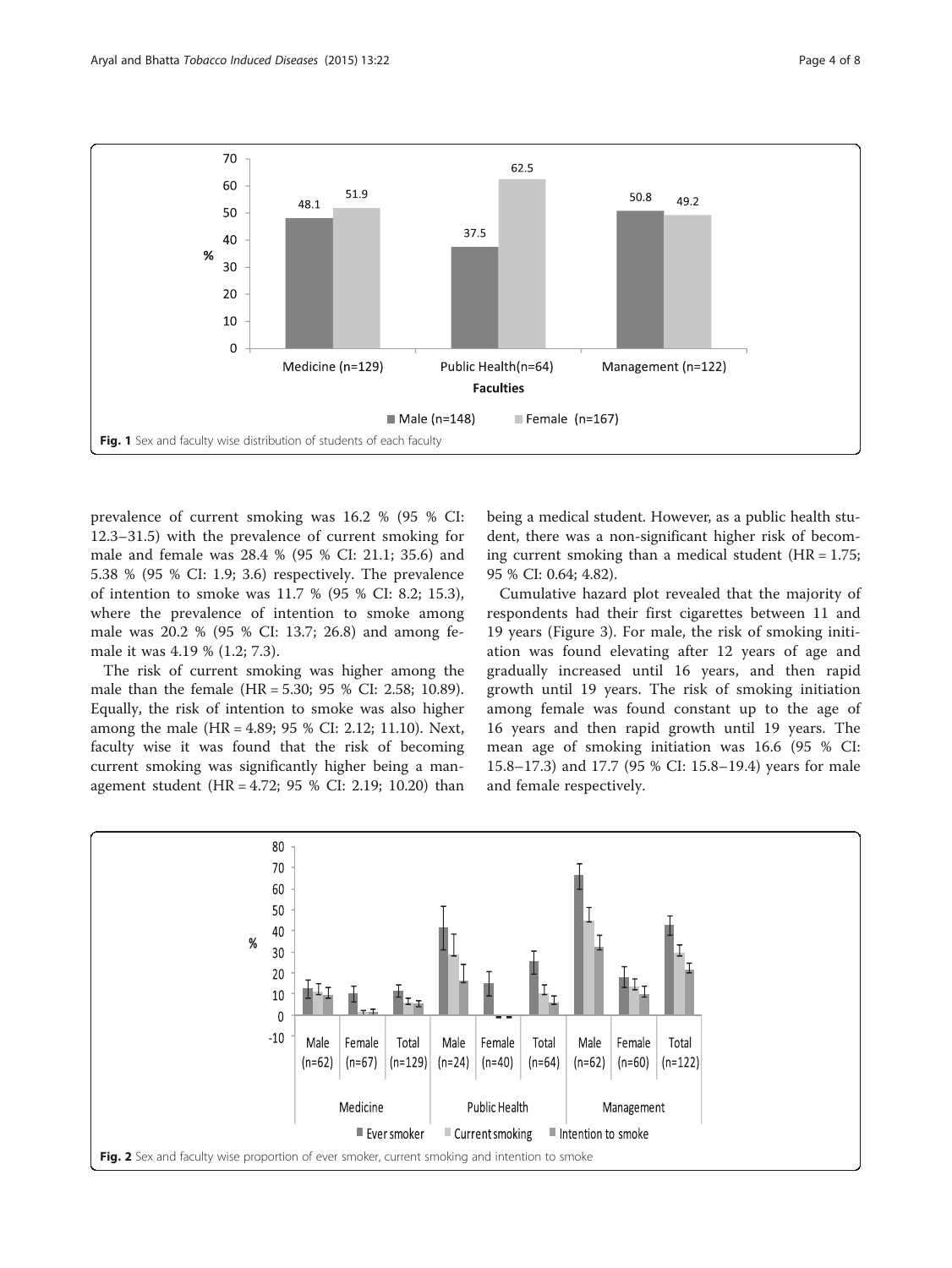<span id="page-4-0"></span>

# Relationship between perceived benefits and current smoking behaviour of young adults: Cox proportional hazard ratio

Table 1 describes the perceived benefit items associated with the current smoking behaviour after controlling age, sex, and study faculty. The risk of becoming current smoking was higher among the students/respondents

who believed in smoking would be relaxing  $(HR = 6.95,$ 95 % CI: 3.60; 13.43). Likewise, the risks of current smoking behaviour increased with those who believed that smoking is enjoyable  $(HR = 4.74, 2.58; 8.72)$ ; feel more comfortable at gathering with friends (HR = 4.29, 2.33; 7.92); smoking would give them something to do when they were bored  $(HR = 3.42, 1.91; 6.13)$ ; and would

Table 1 Relationship between perceived benefits and current smoking behaviour among young adults (18–24 years)

| Items                                                                               | Percentage of young adults who<br>believed in the benefits of smoking |                            | Adjusted hazard<br>ratio (95 % CI) <sup>a</sup> | $p$ value <sup>b</sup> |
|-------------------------------------------------------------------------------------|-----------------------------------------------------------------------|----------------------------|-------------------------------------------------|------------------------|
|                                                                                     | Current smoking<br>$(n=51)$                                           | Non-smoking<br>$(n = 264)$ |                                                 |                        |
| believe I would enjoy smoking                                                       | 30(58.8)                                                              | 13(5.0)                    | 4.74(2.58;8.72)                                 | P < 0.001              |
| believe smoking would help me to deal with problems or stress                       | 26(51.0)                                                              | 18(6.8)                    | 3.19(1.76;5.79)                                 | P < 0.001              |
| believe smoking would help me to stay thin                                          | 13(25.5)                                                              | 30(11.5)                   | 1.29(0.68;2.46)                                 | 0.44                   |
| believe smoking would help me to feel more comfortable at<br>gathering with friends | 32(62.7)                                                              | 23(8.7)                    | 4.29(2.33;7.92)                                 | P < 0.001              |
| believe smoking would be relaxing                                                   | 38(74.5)                                                              | 26(9.9)                    | 6.95(3.60;13.43)                                | P < 0.001              |
| believe smoking would make me look more mature                                      | 8(15.7)                                                               | 22(8.4)                    | 1.65(0.77;3.53)                                 | 0.19                   |
| believe smoking would give me something to do when<br>m bored                       | 25(49.0)                                                              | 20(7.6)                    | 3.42(1.91;6.13)                                 | P < 0.001              |

<sup>a</sup>Hazard ratios (HR) adjusted for age, sex, and faculty <sup>b</sup>bold indicates results are significant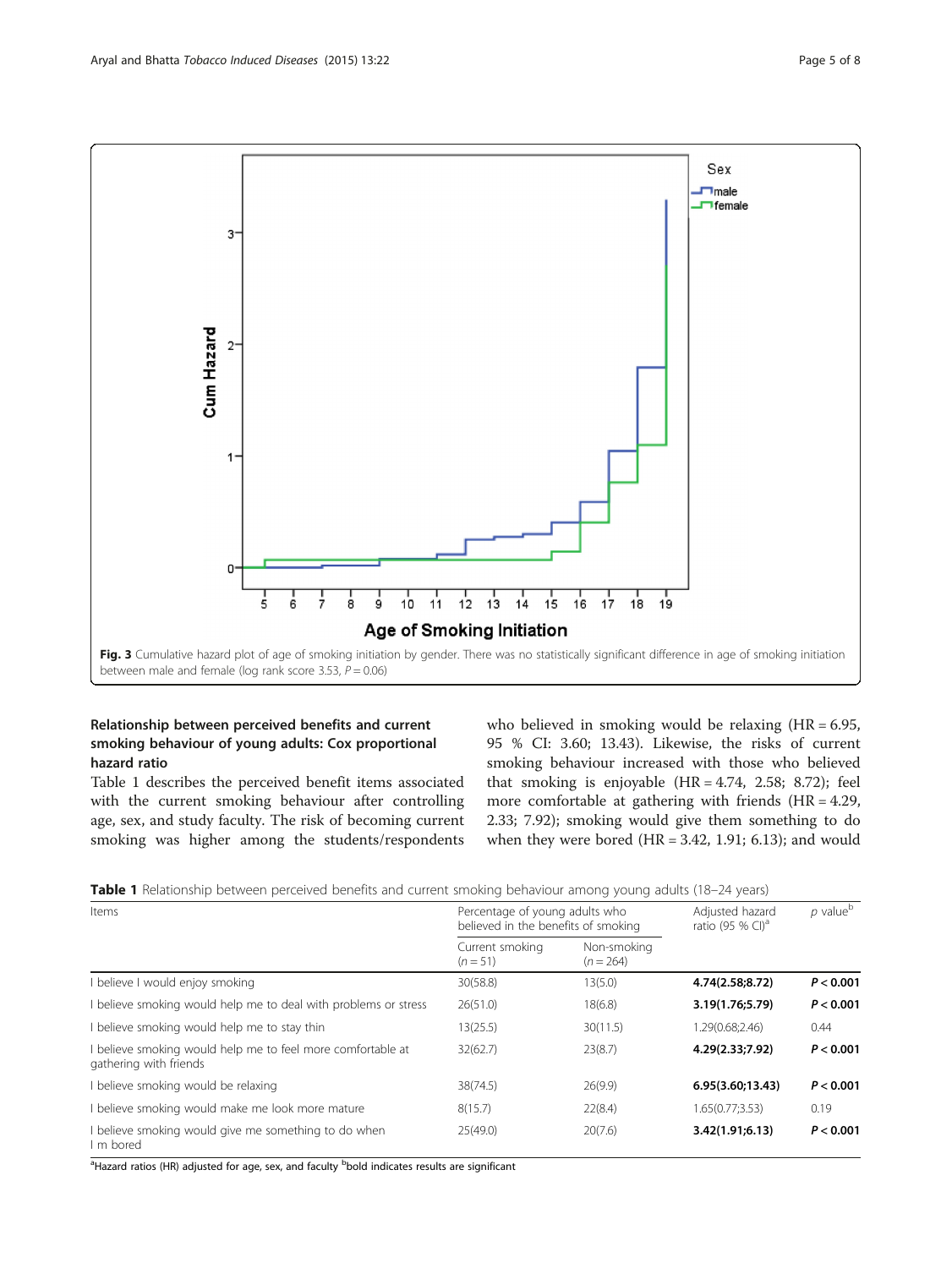help to deal with problems or stress (HR = 3.19; 1.76; 5.79). The study results also showed that there was a non- significant increased risk of becoming current smoking among those respondents who believed smoking would help them to stay thin  $(HR = 1.29, 0.68;$ 2.46); and smoking would make them look more mature (HR = 1.65, 0.77; 3.53).

# Relationship between perceived health risks and current smoking behaviour of young adults: Cox proportional hazard ratio

Table 2 describes the perceived health items associated with the current smoking behaviour after controlling age, sex, and study faculty. The young adults who believed that smoking would make yellow teeth  $(HR = 0.53,$ 0.30; 0.94) and yellow nail (HR = 0.53, 0.29; 0.95) were at lower risk of becoming current smoking. Likewise, the respondents who perceived smoking was bad to their health were also at lower risk of becoming a current smoking  $(HR = 0.45, 0.2; 0.98)$ . Similarly, the study showed a non-significant higher risk of becoming a current smoking who believed that stopping smoking once initiated was hard  $(HR = 1.20, 0.54; 2.67)$ . The risk of having a current smoking had a non-significant inverse association with the perceived health risk i.e. young adults who believed that the smoking would give them bad breath 0.45 (0.2; 1.00).

#### **Discussion**

This study has illustrated the smoking is common among Nepalese college students and how young adults have had the perceived health risks and the benefits of smoking. Even this study has tried to explore risk associated with smoking behaviour among male and female along with their faculties. Further, the study has shown the association of the risks of being a current smoking according to their perceptions on health risks and the benefits of smoking among young adults.

The study has also revealed that the current smoking prevalence and the proportion of intension to smoke

among medical students was significantly lower than the non-medical students (management student) and comparable with similar studies [[6, 20](#page-7-0)–[22](#page-7-0)]. Further, this study showed that the management students were at greater risk of becoming smokers than the medical students. Several studies including in Nepal demonstrated that the smoking prevalence was higher among nonmedical college students than the medical students [[6, 21, 23](#page-7-0)]. A similar study in India also showed that exposure rate of tobacco was significantly higher among non-medical groups than medical groups (31 % vs. 10 %) [[23\]](#page-7-0). A study from Ukraine revealed that the young adults who were rarely exposed to tobacco were at lower risk of smoking initiation [[24\]](#page-7-0). Though this study did not measure the respondents' exposure rate of tobacco, it might be one of the possible reasons for high prevalence of smoking as well as for higher risk of becoming smokers [[25\]](#page-7-0).

Besides exposure to tobacco, young adults/college students are one of the target groups of tobacco companies because of the following reasons: they can easily progress from "experimenter" to "established smokers" by an important increase in consumption; they face multiple life transitions that provide opportunities for adaptation and solidification of smoking as a regular part of new activities; and stresses of these life transitions invite them to initiate to smoke cigarettes for the drug effects of nicotine [[26\]](#page-7-0).

The analysis further revealed that overall and sex-wise prevalence of current smoking and intention to smoke was significantly low among the medical and the public health students than non-medical students which is consistent with the previous studies [[5, 20, 22](#page-7-0)]. International review of literatures revealed that there was variation in smoking prevalence rate among medical students across the countries [[22](#page-7-0)]. The prevalence rate was lower among female medical students than their male counterparts in the same medical college [\[22\]](#page-7-0). Next, this study demonstrated that the male young adults were five times more likely to have risk of being a current smoking than their

|  | Table 2 Relationship between perceived health risks and current smoking behaviour among young adults (18–24 years) |  |  |  |  |
|--|--------------------------------------------------------------------------------------------------------------------|--|--|--|--|
|--|--------------------------------------------------------------------------------------------------------------------|--|--|--|--|

| Items                                                                             | in the health risks of smoking | Percentage of young adults who believed | Adjusted hazard ratio<br>$(95%$ CI) <sup>a</sup> | $p$ value <sup>b</sup> |
|-----------------------------------------------------------------------------------|--------------------------------|-----------------------------------------|--------------------------------------------------|------------------------|
|                                                                                   | Non-smoking<br>$(n = 264)$     | Current smoking<br>$(n=51)$             |                                                  |                        |
| I believe smoking would make my teeth yellow                                      | 190(72.8)                      | 28(54.9)                                | 0.53(0.30;0.94)                                  | 0.031                  |
| I believe smoking would make my nails yellow                                      | 137(52.5)                      | 17(33.3)                                | 0.53(0.29;0.95)                                  | 0.034                  |
| If I started smoking regularly, I believe it would<br>be very hard for me to stop | 226(85.9)                      | 44(86.3)                                | 1.20(0.54;2.67)                                  | 0.65                   |
| I believe smoking would give me bad breath                                        | 255(97.0)                      | 44(86.3)                                | 0.45(0.2;1.00)                                   | 0.44                   |
| I believe smoking would be bad for my health                                      | 258(98.1)                      | 43(84.3)                                | 0.45(0.21;0.98)                                  | 0.04                   |

<sup>a</sup>Hazard ratios (HR) adjusted for age, sex, and faculty, <sup>b</sup>bold indicates results are significant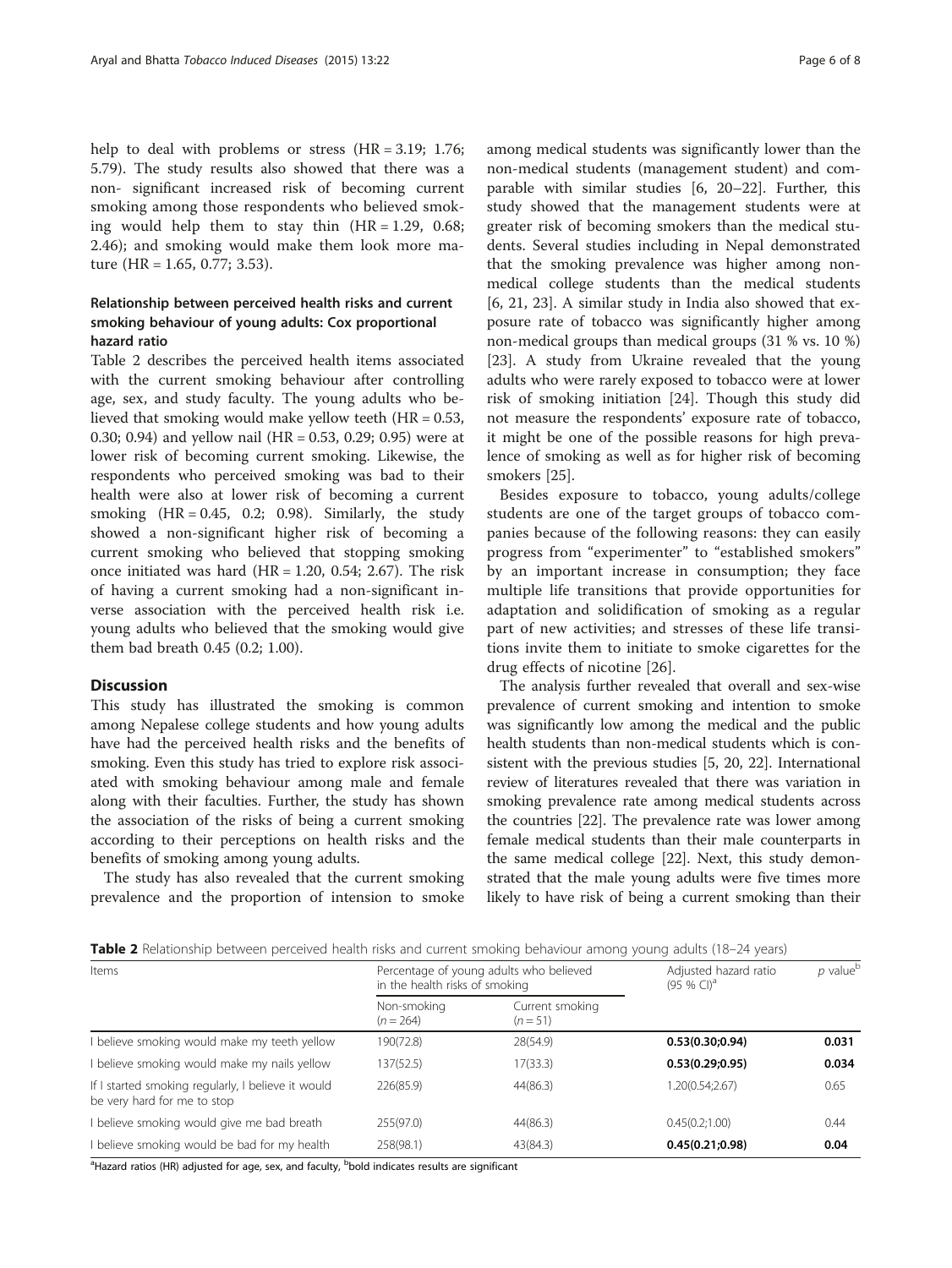female counterparts. Similarly, Ukrainian young adult male were more likely to initiate smoking when they reported low knowledge of tobacco related diseases (HR > 1) [[24](#page-7-0)]. Two cross-sectional studies conducted in Nepal also explored that the male were more likely to be established smokers [[6](#page-7-0), [27\]](#page-7-0). Thus, gender differences is one of the most important risk factor predictors of smoking behaviours among Asian population [[28](#page-7-0)].

Saudi-Arabian college students who smoked cigarettes had significantly different knowledge about the harmful effects of smoking [[29](#page-7-0)]. A study by Aryal et al. demonstrated the young adult smokers were less aware of risks and health consequences of smoking [[5](#page-7-0)]. An American study explained the same that young adult smokers did not have understanding about the risks associated with smoking [\[30\]](#page-7-0). A Ukrainian study demonstrated that male young adults who had lower knowledge about harmful effects of smoking were at risk of smoking initiation [[24](#page-7-0)]. Likewise, the same Ukrainian study revealed that there was inverse relationship between tobacco related knowledge and current established smoking among male and female [\[24\]](#page-7-0). Recent community based study from Nepal revealed that the perceived social benefits and an addiction risk of smoking and smoking susceptibility was positively associated among adolescents [\[12\]](#page-7-0). Further, the perceived short-term physical risks of smoking are inversely related with smoking susceptibility [[12\]](#page-7-0). However, such a research has not been conducted yet among college students, but this study has provided similar findings after controlling age, sex, and faculty.

The findings of this study show that the majority of the young adults had their first cigarettes during adolescence. Age of smoking initiation was lower among male than female which is consistent with previous study [\[31](#page-7-0)]. There are several socio-demographic and family factors as well as childhood environment factors including risk perception of smoking, which influence them to initiate smoking [\[12](#page-7-0), [32](#page-7-0)]. Next reason is the lack of knowledge on smoking consequences, and having smoking related positive beliefs which lead them to initiate smoking [\[33](#page-7-0)]. According to GYTS 2011, only 51.3 % adolescents informed that their teachers discussed about the reasons for smoking and 67.8 % students had been taught in the class about the effects of smoking [[34\]](#page-7-0). These figures indicate a large number of adolescents are still unaware of harmful effects of smoking. It is an urgent need to identify the reasons why larger percentage of adolescents was still unexposed to discussion on tobacco in classrooms as well as teaching about health effects of tobacco. Such adolescents might be at a greater risk of being future smokers due to the lack of adequate knowledge on harmful effects of tobacco use. Therefore, it is necessary to conduct researches on tobacco on the aforementioned issues by applying rigorous methodology to

obtain reliable and valid information for effective intervention [\[35](#page-7-0)].

Finally, though the findings of this study mainly focused on the perceived risk and the benefits of cigarette smoking but this study also determined that the sex and the academic faculty were also important factors for current smoking behaviour of young adults. Thus, multi-component interventions are essential for effective tobacco control program.

#### Limitations of the study

Despite the findings of this study provide important information on young adults' smoking behaviours, the study is not free from its limitations. First, this study adopted non-random sampling, thus the findings cannot be generalized to all young adults college students of other part of the country. It is recommended to take large and representative sample of college students by applying nested or cluster sampling techniques. Second, a sample size (number of smokers) is not large enough to perform faculty-wise Cox-regression analysis. It can also be recommended that the sample size need to be calculated based on power analysis in future study. Third, the data were gathered from self-reported questionnaire and collected only once. Thus, causal relationship between perceived items and smoking could not be established. Thus, the longitudinal study is essential to establish cause-effect relationship. Finally, this study did not include the questions on smoking related variables like socio-demographic factors except age and sex; environmental factors; and behavioural factors. Therefore, the future study should incorporate above mentioned factors to understand its affects on perceived risks and benefits.

#### Conclusions

Proportion of smoking was higher among young adult male as well as among management students. Furthermore, young adults who perceived the benefits of smoking were at risk of being a current smoking and perceived health risks were less likely to be a non-smoking young adult. Therefore, to discourage young adults from smoking, future intervention programmes should focus communicating not only health risks but also counteract perceptions of benefits related to smoking.

#### Competing interest

The authors declare that they have no competing interest. This study was not supported by any types of funding.

#### Authors' contributions

URA designed the structure, conducted analysis, interpretation and wrote the draft of the manuscript. DNB critically revised the manuscript. All authors read and approved the final manuscript.

#### Acknowledgements

The authors are grateful for Dr. Nirmala Shrestha, Dr. Rajani Shakya, Ms. Anju Gautam and Mr. Aawhan Kafle for collection and entry of the data